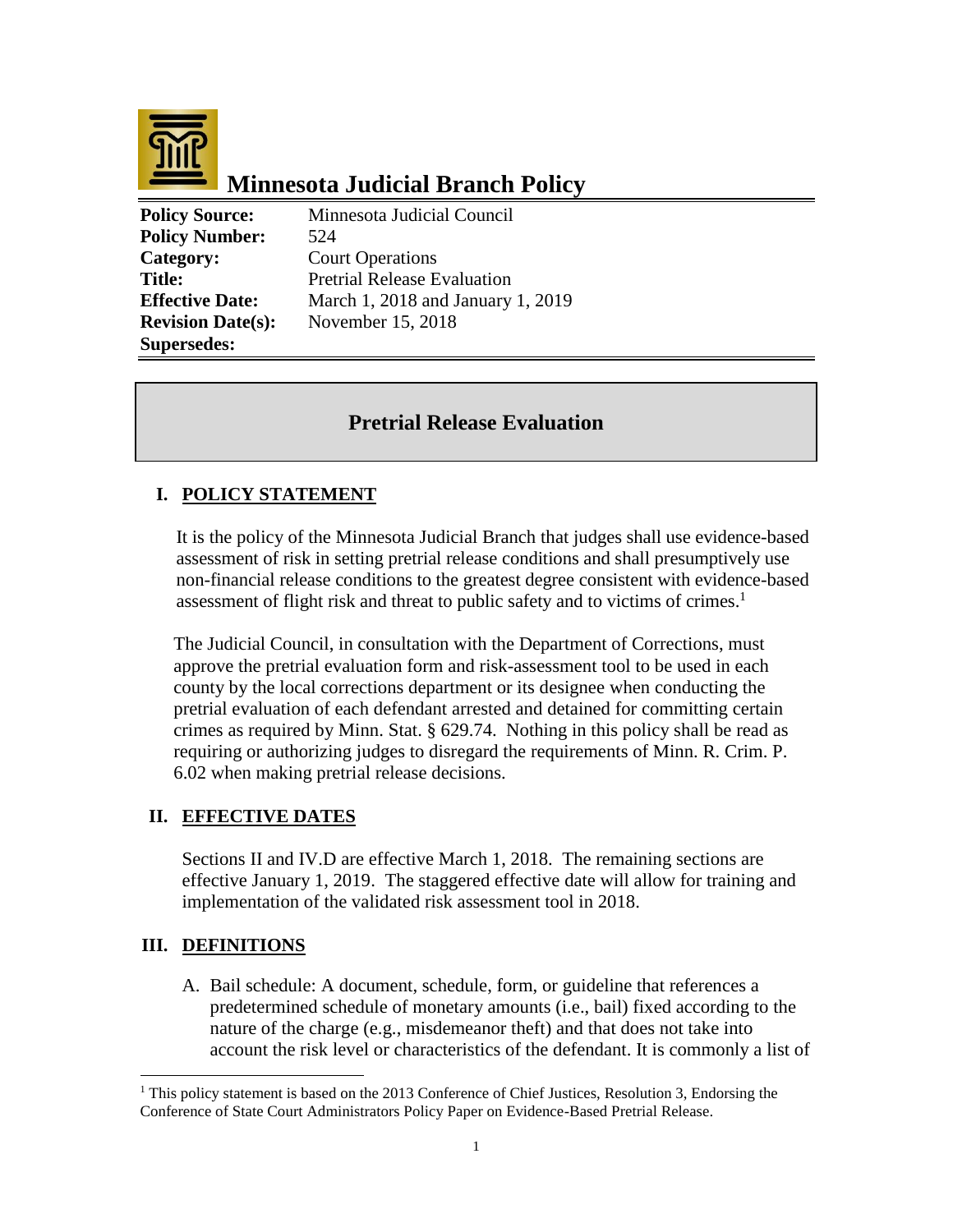offenses and corresponding bail or release amounts based only on the offense level/type.

- B. Pretrial evaluation: The collection and analysis of a particular defendant's information on factors impacting his/her likelihood to appear and risk to public safety. AKA "bail evaluation" or "bail study" or "pretrial bail evaluation."
- C. Pretrial evaluation form: Template for recording factors of a particular defendant and the current charge used to inform the pretrial release decision. A form does not assign a score or recommendation for pretrial release decisions and does not assign a weight for different factors. AKA "pretrial evaluation form" or "bail form"
- D. Pretrial evaluation tool: A research-based (actuarial) instrument comprised of predictive factors that are weighted and scored to provide a recommended pretrial release decision (based on categorized risk of pretrial failure). The tool is used to assist the court in making pretrial release decisions.
- E. Validation: A study of the effectiveness of a particular tool at predicting the outcome it seeks to predict (e.g., pretrial failure) on a particular population.

#### **IV. PROCESS**

A. All pretrial evaluation forms must include a clearly delineated riskassessment tool validated on the population for which it is used, and must not include:

a recommendation from the local corrections department or its designee as to the amount of bail the judge should impose, or whether the judge should set bail or bond, conditionally release the defendant, or release the defendant on his/her own recognizance;

the defendant's race; or

the defendant's gender/sex.

- B. As required by Minn. Stat. § 629.74, before approving any pretrial evaluation form or tool, Judicial Council will consult with the Department of Corrections and will consider any DOC input before making a final decision.
- C. The statewide pretrial evaluation form and Minnesota Pretrial Assessment Tool (MNPAT) are approved for use in all counties in Minnesota, and must be used when conducting the pretrial evaluation for certain crimes as required by Minn. Stat. § 629.74. The form must be submitted to the court before the defendant's first appearance.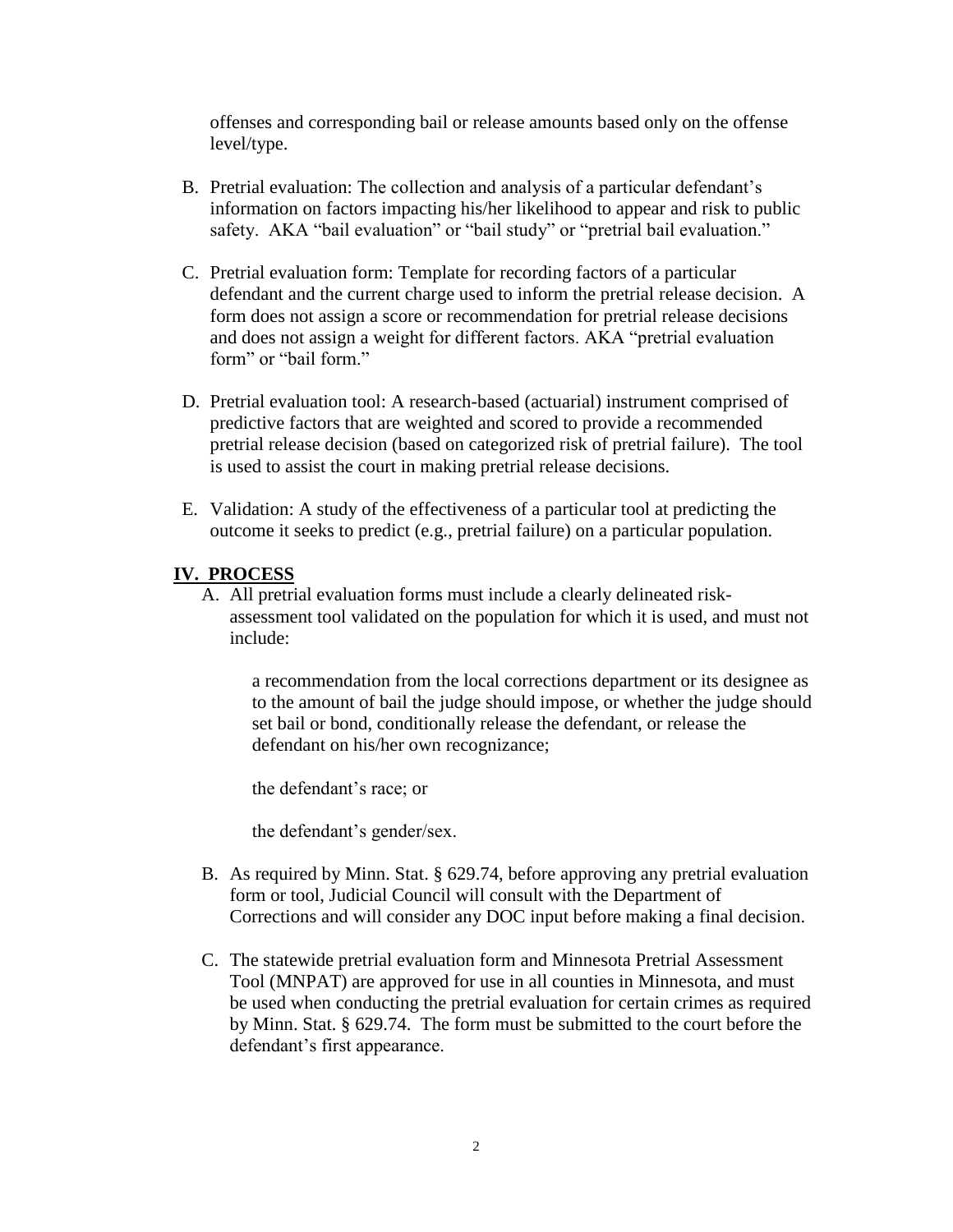- D. If a county opts not to use the approved pretrial evaluation form and/or riskassessment tool, the county must request and obtain approval from the Judicial Council to use an alternative form and/or tool. Requests for approval of an alternative form/tool must be made using the Pretrial Evaluation Form and Tool Approval Request Form. The alternative form/tool must not be used until it is approved by Judicial Council, and once approved, the form/tool must not be modified without Judicial Council approval.
- E. In addition to using an approved form and tool for the crimes required by Minn. Stat. § 629.74, each county should consider expanding use for other defendants who are in custody and scheduled to appear before a judge, weighing the benefits of using the form and tool against the costs and resources available locally to do so.
- F. Courts should not establish, approve, or rely on preset bail schedules, except when setting bail for defendants who have failed to appear on that case. Defendants arrested and detained for offenses on the Statewide Payables List should be released without bail, unless the arrest is based on a warrant for failure to appear on the payable offense. Any district or county that continues to utilize a court-approved preset bail schedule after January 1, 2019 shall provide a copy of a bail schedule to the Judicial Council by January 1, 2019, and a preliminary plan for sunsetting the preset bail schedule.
- G. To guard against potential bias, judges must consider the factors included in the approved form and tool, and must not alter the form to supplement it with information that has not been approved. Any other non-scored information or scores such as lethality assessments must be considered separately and not included in the form. The local corrections department or its designee may include recommendations regarding the conditions or pretrial supervision that may be appropriate for the defendant if the court orders conditional release.
- H. The MNPAT and any other approved tool, upon implementation and after any approved change, must be validated as soon as practicable and regularly based on a process and schedule established by the State Court Administrator's Office (SCAO). At a minimum, validation studies must be done every 5-7 years and meet minimum requirements set forth by SCAO. These minimum requirements include, but are not limited to, utilizing appropriate advanced statistical analysis techniques, bias testing, and incorporating only data-driven results in the final risk assessment tool.
- I. SCAO shall provide training on the use of the approved pretrial release form and risk-assessment tool to all new judges and provide regular training for sitting judges. SCAO shall also coordinate with external stakeholders who are responsible for training their own staff.